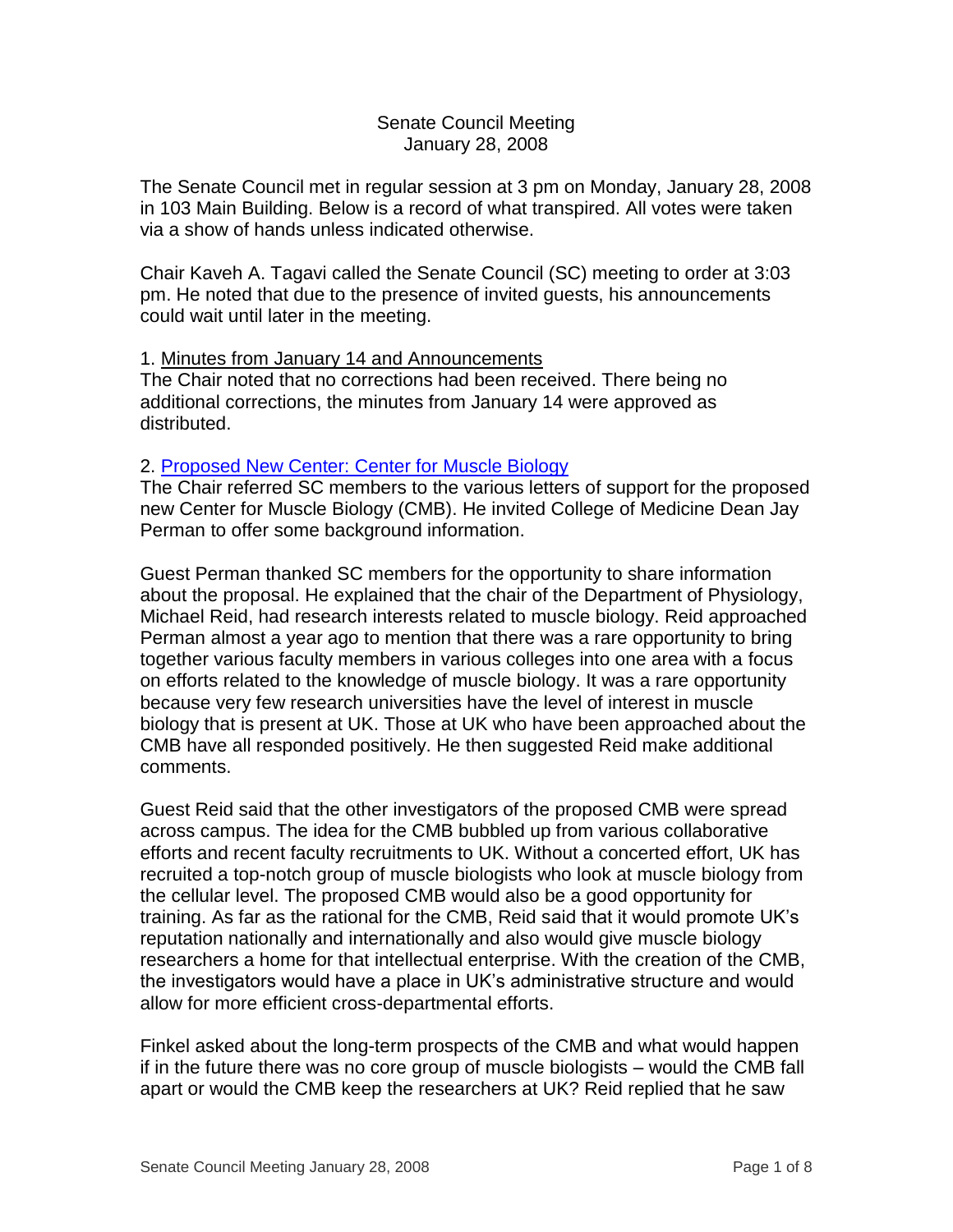the CMB as a strong and positive mechanism to keep faculty at UK and also to attract other investigators, perhaps some senior investigators with associated laboratory staff. He said that two recent arrivals came with a complete laboratory staff and five to six NIH grants. A physician scientist in the Department of Internal Medicine agreed to come to UK in part due to the muscle focus. Assuming the expertise is managed appropriately, Reid believed the CMB would continue to grow.

In response to a question from Swanson about a graduate core curriculum, Reid replied that he did not see any such curriculum being developed within the next two to three years, but that future development would depend upon how the CMB evolved. He said that all the faculty interested in being a part of the CMB had appointments in graduate programs with allegiances to those programs in various departments. He did not rule out the idea of the CMB being home to doctoral candidates in the future, however, which would be a unique attraction for UK.

Chappell asked for more information regarding being competitive for grants. Reid noted that RO1 grant funding was down and there was stiff competition for the available grants. He said that although the CMB was not yet formed, faculty were still applying for grants and that one training grant had already been approved, which would be the CMB's first training grant. He mentioned a couple of other nationally-known grant organizations and said that they offered grants to other entities that also had a focus on muscle biology.

In response to Wood, Reid confirmed that the "funds equal to 10% of the indirect costs from extramural grants" was in addition to the \$25,000 that the College of Medicine would provide to the CMB on an annual basis.

In response to a question from Finkel about collaborating with Athletics Department (Athletics) and the Department of Kinesiology and Health Promotion (KHP), Reid explained that while there were existing collaborations with KHP, faculty members in that department were primarily focused not on research, but on education. He said that the founding cadre members of the CMB were chosen in large part to their existing NIH funding, but that inclusion would be open to anyone with an interest in muscle biology. He said that with respect to collaborating with Athletics, the departments of Sports Medicine and Orthopaedic Surgery usually had more interaction with applied research. He said that the choice of the College of Health Sciences Associate Dean for Research Charlotte Peterson as a co-director would offer faculty in that college opportunities to do more research, since many Health Sciences faculty were educators not necessarily trained in research.

Chappell asked a couple of questions about the indirects going back to the CMB and was satisfied with the explanations given by Dean Perman and Reid.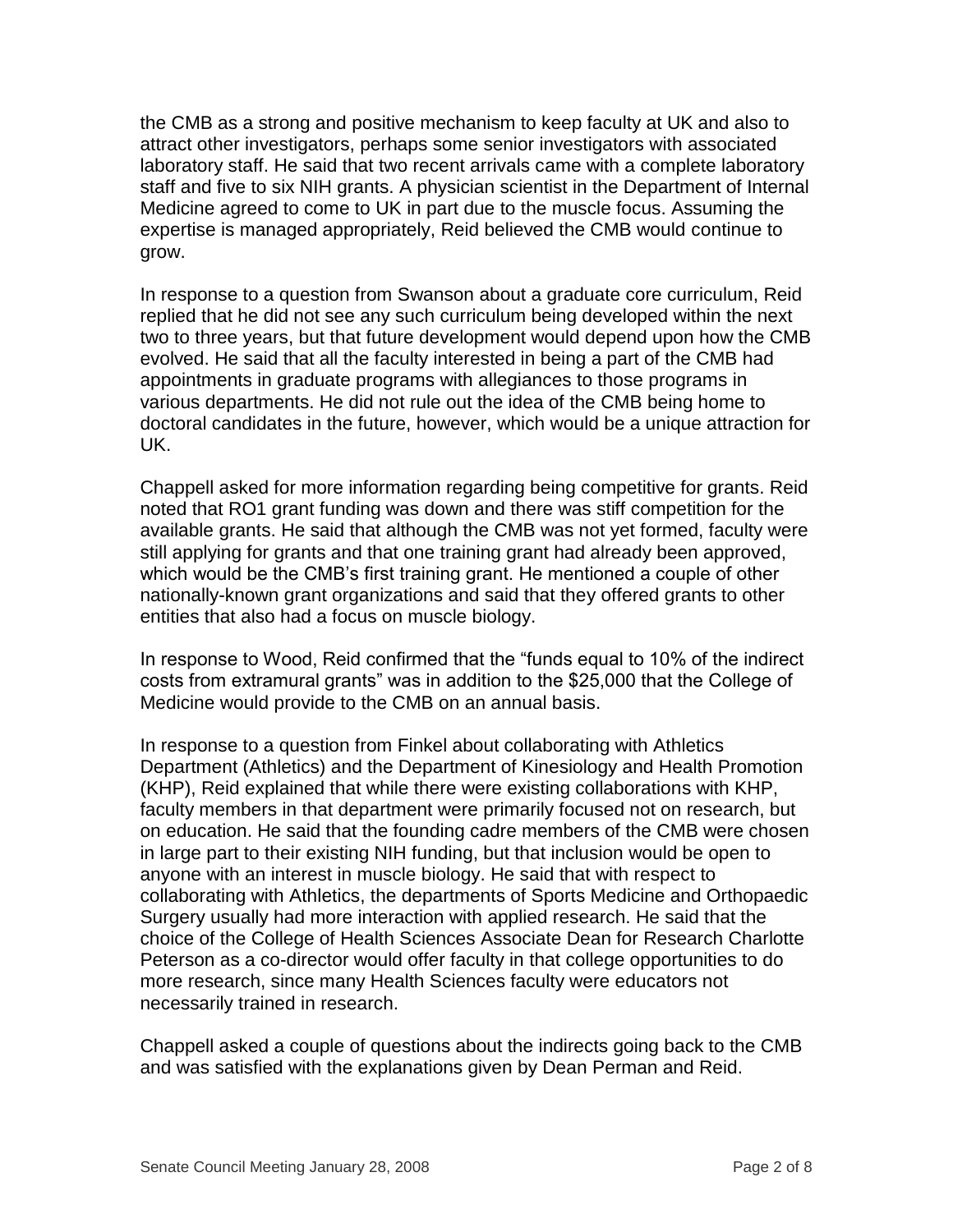Wood **moved** to send the proposal for a new Center for Muscle Biology to the University Senate with a positive recommendation. Chappell **seconded**. A **vote** was taken on the motion, which **passed** with seven in favor and one abstaining.

The Chair thanked Dean Perman and Reid for attending and they departed. The Chair then turned to announcements. He said that Michael had let the Office of the Senate Council know that he would be absent from the meeting.

#### 1. Announcements

The Chair noted that at the last SC meeting, SC members were unable to identify individuals to serve as liaisons to the Graduate Council and the Undergraduate Council (UC). He noted that John Thelin, whose SC term ended in December 2007, agreed to continue as SC liaison to the Graduate Council. The Chair added that if there were any objections he would be happy to revisit that liaison position. Hearing none, the Chair said that Thelin could continue to serve.

A brief discussion followed regarding the position of SC liaison to the UC. Due to schedule conflicts with the UC meeting schedule, no SC members were able to volunteer. D. Anderson said that although her current schedule would not allow it, she was willing to do so beginning in fall 2008. The Chair accepted her gracious offer but noted that the issue would be brought up again at the next meeting.

The Chair then referred to the Health Care Colleges Professional Student Behavior Code (Code) that had been tentatively placed on the last meeting's agenda. He said he had received a query from a faculty member regarding the status of the Code. Since Provost's Liaison Greissman had updated the SC at its last meeting about the status of the Code, the Chair asked Greissman for more information.

Greissman explained that just prior to the December break, Provost Subbaswamy had concluded discussions with deans of the Health Care Colleges (HCC) about a separate appeals process for HCC students. Language to affect such a change was currently being worked on and would then go to Legal Counsel, the HCC deans and would then be incorporated into the Code.

In response to Swanson, Greissman explained that because of differences in the student body of the HCC, particularly that HCC students were working towards professional degrees involving licensure and other certification, some felt that in cases where a student appealed some type of decision, the appeals board should be made up of their peers. SC members expressed curiosity about the proposed appeals board change and other aspects of the Code.

Provost Subbaswamy arrived during the discussion and offered a few words about the Code and the intent. It was clear, though, that the Code still required vetting by many individuals prior to being ready for a vote by the SC.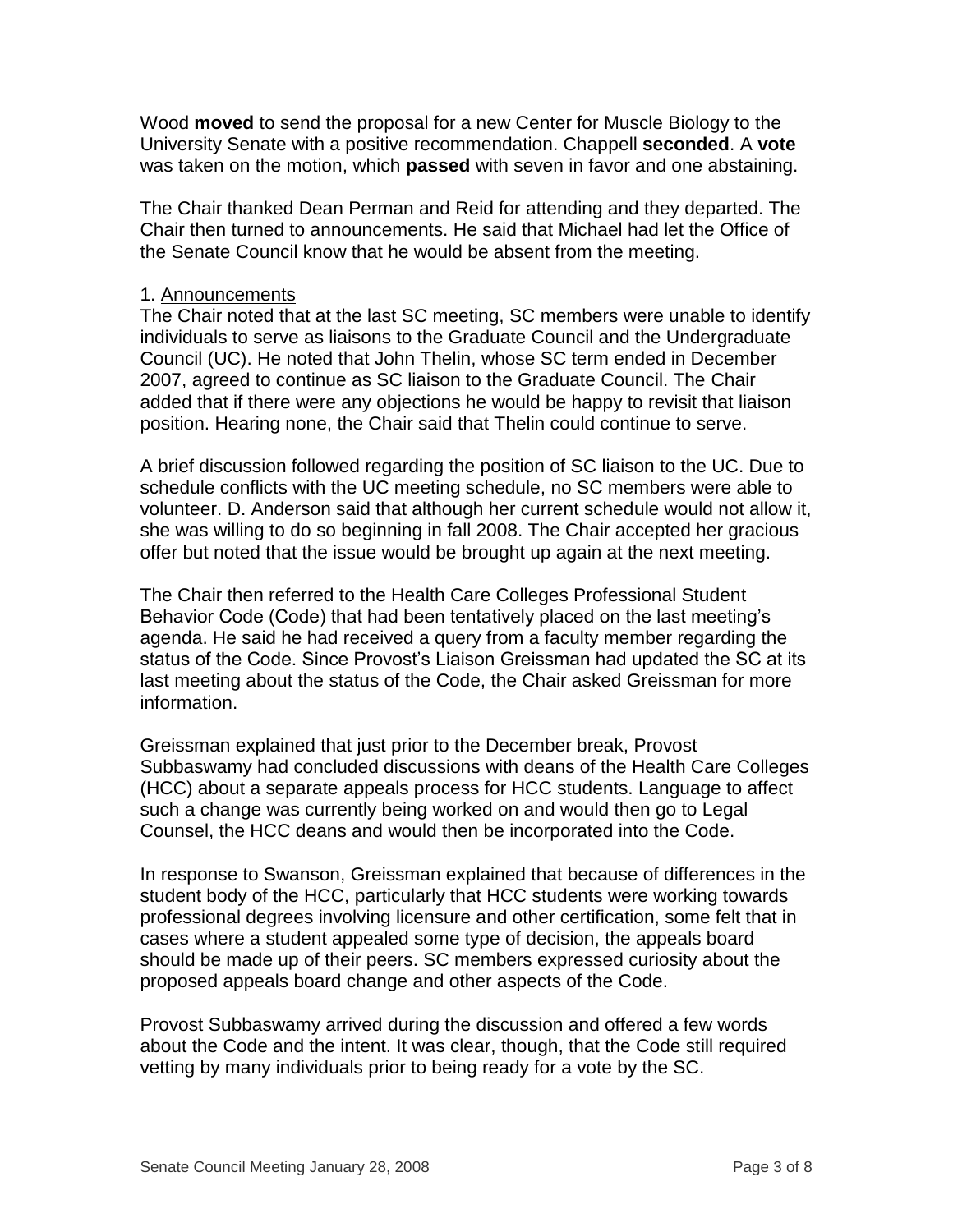# 3. How to Proceed with the Provost's White Paper on Faculty Policies – Provost Subbaswamy

The Chair reminded SC members of the email he sent to them recently with the Provost's white paper on faculty attached. After a short discussion during the January 14 meeting, it was determined that the Chair would meet with the Provost and plan next steps. The Provost asked to attend the next SC meeting to discuss the white paper personally with SC members. The Chair then introduced the new SC members to the Provost and to Associate Provost for Faculty Affairs Heidi Anderson.

Provost Subbaswamy began by saying that the Top 20 challenge intrigued him, which was part of the reason he returned to UK. No university had been audacious enough to make such a declaration with financial benchmarks along the way. As a part of moving towards being a Top 20 research university, however, UK's processes and standards and methods of organization also needed to be looked at closely. It was fair to inquire as to whether or not such aspects were aligned with leading UK to Top 20 status. In addition, having identified benchmarks made it reasonable to look at those institutions' processes, etc. to see what they were doing and why, not necessarily to copy but rather to investigate.

The Provost then spoke about how to proceed. He said that he had a few ideas but he really desired input from SC members. For the complex issues, he said it might be effective to put together a joint task force to talk to colleges and faculty councils, etc. For the process issues, such as changes to the *Administrative Regulations* (*AR*), the SC might not need to lead the discussion, but rather be very involved in the vetting of proposed changes.

In regard to a question from Wood about the overall intent, the Provost stated that the intent was to have a faculty review process that would allow UK to recruit and keep the best faculty, since he was not convinced that the current tenure/promotion process was aligned with meeting Top 20 goals. He said that UK had to move away from a mind-set in which departments assumed a particularly outstanding candidate would not accept a position so there was no point in interviewing the best and brightest.

Wood wondered if a lack of flexibility was part of the problem. The Provost replied that the changes were, in part, to increase flexibility. He opined that the creation of the STS had not been in keeping with the aspirations of a researchintensive university. Chappell wondered if the changes would create a more equitable situation, especially if the STS was limited. Chappell said he thought that creating more commonality amongst faculty was important. The Provost agreed, and said that the changes would mean different things to different colleges. It would take time and care to sort through those types of issues to see what will work best for UK and will be consistent with UK's benchmarks. He stated, though, that merely because a benchmark had a certain practice did not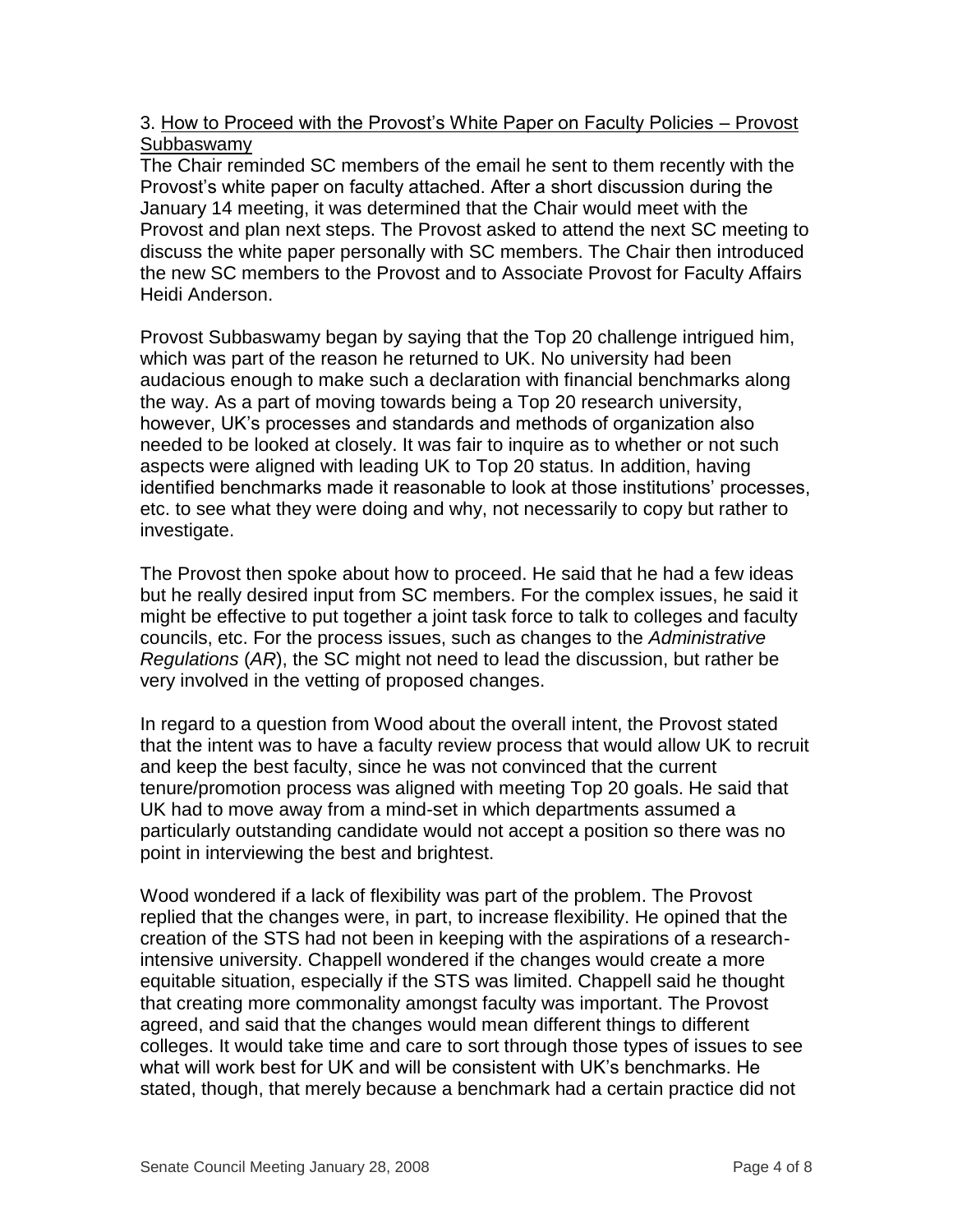mean it was best for UK to follow it – UK needed a reason to change its processes.

Swanson said that from a practical aspect, in a research-intensive department, teaching niches needed to be filled she said that in her area, an STS faculty was utilized to do teaching. She wondered aloud how a new faculty member in such a position would be treated – perhaps brought to UK in the regular title series with a different DOE.

Provost Subbaswamy said that he did not want to discuss specific situations just yet – such topics required faculty forums to flesh out discussions. He said he was asking that he and other faculty members learn together about practices at benchmarks and how they might be applied to improve UK's processes.

In response to a question from Aken about fast-tracking some aspects of the white paper, the Provost said that with the SC's permission, the procedural and process questions could be handled through the typical process used for changing the *ARs*. He thought the theoretical issues about title series should be reserved for a task force.

Wood noted that many institutions of top quality had a much more individualistic review process than UK's – she asked about including academic area advisory committees in the review by a task force. The Provost said he was open to such a suggestion. The task force would be open to taking up other questions of interest – his white paper hit the prominent points that he had noticed at UK since his return.

In response to a question from Dembo about when college councils would take up the issue. The Provost replied that faculty at the College of Medicine retreat were eager to begin deliberations. He said that the urgency of the issues was greater for some colleges than for others, so it would not be fair to hold some areas back while other colleges were just starting their discussions. He said that the extent to which autonomy was desired at the college level could be discussed first. He referred to the College of Agriculture and their extension title series (ETS) faculty and their engagement mission, which imposed restrictions on some expectations. He said it was fine for some colleges to move more quickly and present a college's point of view for other colleges to look at during their own deliberations.

Randall referred to past SC discussions regarding STS and other title series and said he was under the impression that current members of the STS would not be negatively affected. The Provost said that he wanted to be very clear about his intent – he believed it to be a time-honored principle that all changes would be prospective, not retroactive. He said that any changes would apply only to new faculty hires; current faculty employees would continue under the rules that were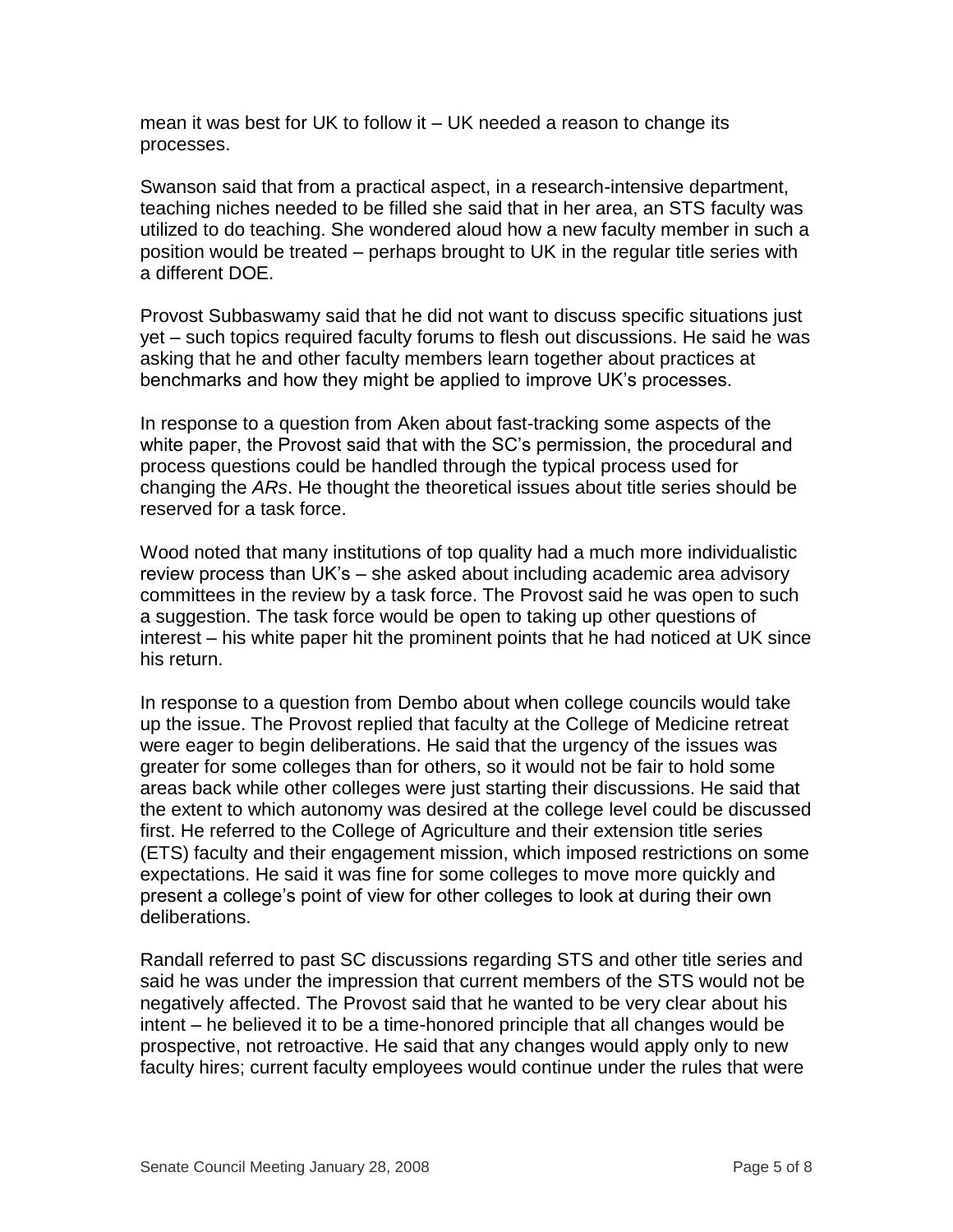in force when they were hired and would continue to be evaluated under the current regulations.

Piascik opined that the current system was cumbersome and needed to be looked at and streamlined. She also thought that the academic area advisory committees should be reviewed. She said that she believed UK utilized the STS because of a cookie-cutter view of what a tenure-track faculty member should look like. She supported valuing different types of scholarship but expressed concern that certain types of scholarship were not getting that support. Piascik said she recently heard someone suggest that only dollar- and publicationgenerating faculty should be in the tenure track, since those measures were important denominators for Top 20 status. That sentiment concerned her.

Provost Subbaswamy said he opposed dollar counting. He thought a strong emphasis on publications could be appropriate for some areas, but said he thought a system that focused on dissemination of knowledge was better. Piascik noted that she was concerned that some people would only look at publications and dollars to the detriment of other aspects of scholarship. The Provost replied that at a land-grant institution, on one level applied research is normal and very applied research was a part of the customary landscape at UK. He said UK needed to support its own scholarly mission.

Greissman noted a reference in the white paper to Section VII in the *Governing Regulations* (*GRs*). He paraphrased language in that section that said departments "may" articulate what evidence constituted excellence in their area, and said that perhaps the language should use "must" instead – that would move away from a cookie-cutter description of scholarship and to a minute level at the department level. Although such discussions might be argumentative, they would take place among say the 20 faculty members in a given department, not discussions about what scholarship should look like for campus as a whole.

The Provost noted that it would take some time to change the way that UK looked at things. He said that if the academic area advisory committees were not functioning correctly, it would be better to push the review down to the departmental level. Provost Subbaswamy added that if there would be situations in which it would be appropriate for a tenure review to go all the way through the system, including a review by the Provost.

The Chair asked Associate Provost for Undergraduate Affairs Heidi Anderson if she had anything to add. Guest H. Anderson said she had been looking at benchmarks and private schools to see what those institutions' tenure series looked like.

In response for clarification by Randall, Provost Subbaswamy said that there were two issues about which he wished for agreement from the SC: 1. the appointment of a joint task with an as-yet-undetermined charge to look at the title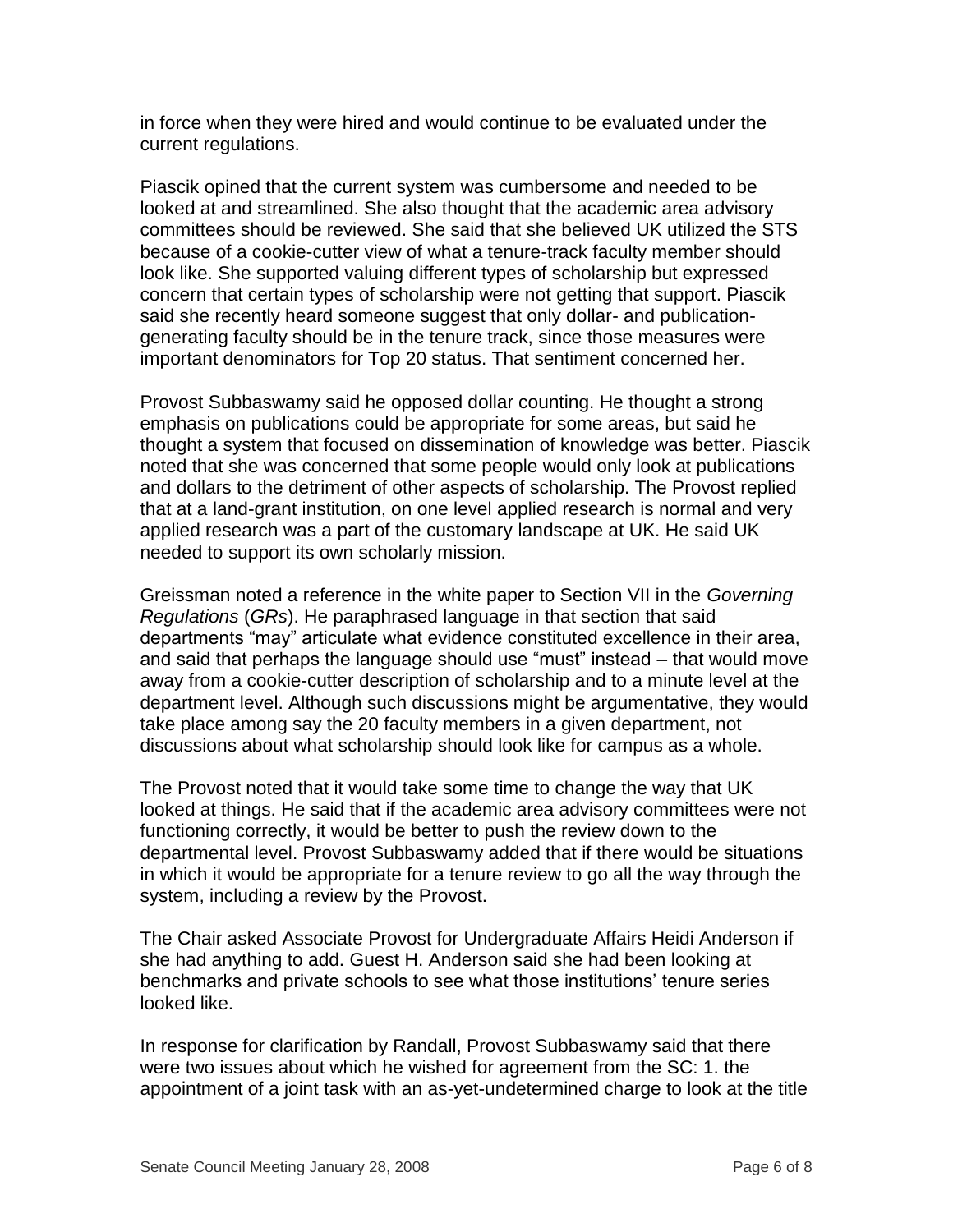series question, which would be a lengthy process of deliberations; and 2. a parallel look at procedural issues, which did not require weighty or timeconsuming deliberations and so could be done through the customary review of *AR* changes.

Swanson asked if area committees at other institutions ever looked at reevaluations based on merit. The Provost replied that it never happened – the system should get it right regarding merit, so the only problem that needed to be addressed should be a procedural issue. He added that universities could make a mistake and not offer tenure to someone who went on to earn a Nobel Prize – unfortunate but not insurmountable; if wrong decisions were made on who to keep, that one mistake could result in a long-term problem. Greissman added that UK was unique in that merit cases stopped at the dean – the process went much further in other universities and merit was more carefully vetted.

The Chair asked if SC members had anything further on the matter to discuss at the current time. Randall noted that faculty in the health care colleges perceived the title series discussions to be a fait accompli. He said it would be very important to educate faculty across campus that it was actually an ongoing discussion in which all faculty needed to be involved. Wood noted that on the other end of campus, faculty were mostly unaware of the discussion, so quite a bit of conversation was needed.

H. Anderson said that the Provost was in several stages of conversations with the deans and had given them a couple of versions – the early versions were very different and the Provost had said that previous versions should be disregarded. She reiterated that the issue was in the early stages of discussion, not already done.

In response to a question from Chappell about how best to proceed with the changes that would be proposed to the *ARs*, Greissman said that the Provost would send the pertinent paperwork to the Chair, after which the SC could have its own deliberations and facilitate faculty council and college-level discussions. The comments, opinions, etc. would return to the SC for a deliberative process that would take as long as needed, but more condensed than the title series task force. Greissman said a next step could be to identify members for the task force, after the charge was created.

Moving to another topic, there was general discussion regarding the issue of gen ed reform. It was decided that one last mass email should go out to all faculty to remind them of the four-day's-hence deadline for receipt of comments, along with an email to college faculty councils.

There being no further business to attend to, the meeting was adjourned just before 5 o'clock.